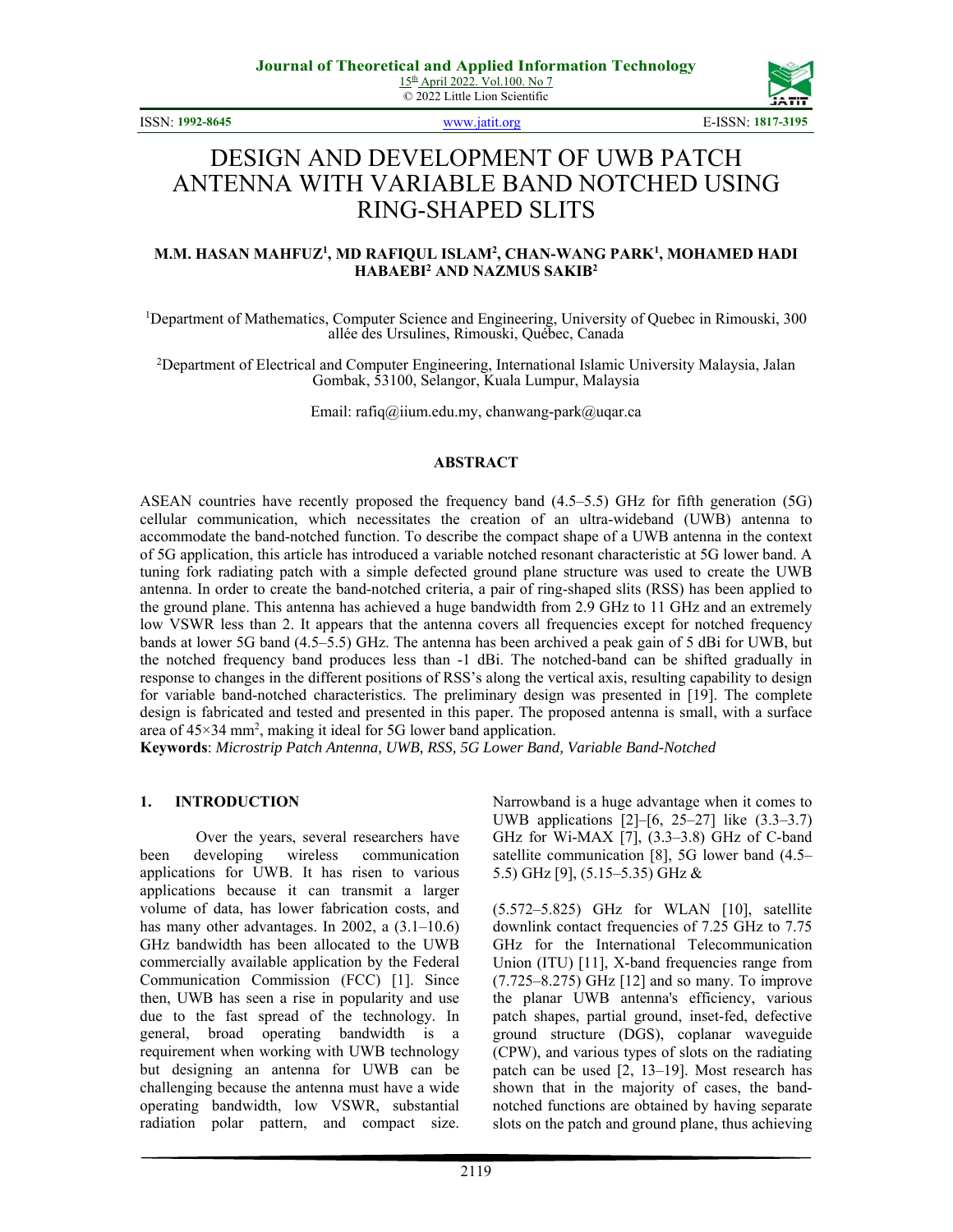15th April 2022. Vol.100. No 7 © 2022 Little Lion Scientific

ISSN: **1992-8645** www.jatit.org E-ISSN: **1817-3195**

UWB is simple with have a defected ground structure [20, 21]. Several studies on band-notched characteristics for different applications have recently been suggested. For dual notched-band, a UWB CPW-fed antenna with dual split-ring resonators was proposed in [20]. The UWB antenna has two rejection bands from (5.0–5.8) GHz and (7.5–8.5) GHz and operates between (3– 10.6) GHz. The proposed antenna has dimensions of  $50 \times 50$  mm<sup>2</sup>.

A couple of dual SRRs (DF-DSRR) were designed on the middle of the ground plane to achieve the first notched-band, while a pair of dual SRRs (WB-DSRR) were designed on the downside of the ground plane to achieve the second notchedband. A Vivaldi UWB antenna [21], in which the tunable and switchable band-notch features can be switched on and off, has been proposed. A stepped-impedance resonator (SIR) was used to generate the band-notched feature, and the varactor diode provided a tunable band-notched function. For UWB, the proposed antenna operates from 3.1 to 10.6 GHz. The antenna has a geometrical dimension of  $50 \times 40$  mm<sup>2</sup>, a tunable band-notched bandwidth of  $(3.1–6.80)$  GHz and a VSWR  $\leq 2$  for the whole bandwidth except across the band rejection frequencies. For the full bandwidth, the antenna efficiency is greater than 80 percent, but in the band-notched frequency bandwidth, it is less than 38 percent. A multi-band UWB antenna with DGS in a circular patch shape has been proposed [22] the size in the area is  $80 \times 70$  mm<sup>2</sup>. Except for the band notched bandwidth, which comprises four rejection bands, the proposed UWB antenna has a VSWR of less than 2. The antenna has a UWB (1.5-12 GHz) bandwidth, and four bands of reject are 2.15–2.65, 3.0–3.7 GHz and 5.45 to 5.98 GHz and 8 to 8.68 GHz. The two DGS meander shapes in the top slot result in twin notched-bands of 2.15 to 2.65 GHz and 3.0 to 3.7 GHz, whereas the two DGS meander shapes in the bottom slot generate additional two notched-bands of 5.45 to 5.98 GHz and 8.0 to 8.68 GHz. –10 dB bandwidth UWB antennas with triple band-notched characteristics from 3.3 to 3.8 GHz, 5.15 to 5.825 GHz, and 7.1 to 7.9 GHz have been presented in [16] which have attained  $50 \times 42$  mm<sup>2</sup> geometrical dimensions. Connected to the ground plane, the EBG structure helps to realize the band rejection capabilities and coupled with a disc-shaped radiating patch, results in a unique antenna design. The Wi-MAX (3.3–3.8 GHz), WLAN (5.15–5.825 GHz) and X-band (7.1–7.9 GHz) bands notched are achieved by using EBG method. Furthermore, in the band stop

frequency regions, it has a low radiation efficiency. Alternatively, UWB antenna dimensions of 50×40 mm2 , with three rejected bands, has been proposed in [17]. This antenna offered a large –10 dB operating bandwidth of 2 to 13.7 GHz with three notched bands from (2.69– 4.5) GHz, (5.49–6.37) GHz and (8.15–9.61) GHz within UWB application.

According to the literature most of the research work, either proposed antennas without tunable band-notched functions or accomplish band-notched tunability by using active elements such as a PIN diode, a varactor, or a capacitor. An active element antenna may have a complex fabrication procedure that can be avoided by using a passive construction with tunability. The following antennas should be built their dimensions are large, tuning can't go on forever, and they will need to be tuned to a certain band.

It has been awarded of the band-notched limitations while proposing UWB antennas for a particular 5G cellular frequency. The fundamental importance of the proposal of tunable band antennas is to achieve interfering bands which may differ slightly from one country to another. In this study a tuning fork shape (TFS) UWB antenna was presented for use on the 5G lower-band (4.5–5.5) GHz with the partial ground (PG) and a ringshaped pair of slits (RSS). Due to the application of RSS in ground plane, this proposed antenna achieve notched function for 5G lower band application and dual RSS's position creates variable band notched (VBN) criteria from lower frequency to upper frequency. Moreover, TFS-UWB antenna with RSS doesn't exist on based our literature review since 2020 accept [19].

#### **2. ANTENNA DESIGN AND CONFIGURATION**

# **2.1 UWB Antenna Design**

The UWB antenna has been built using printed circuit board (PCB) technology. Choosing PCB technology is based on the straightforward design and low manufacturing cost. Furthermore, optimizing the design to obtain desired results is simple. Fig. 1 illustrates the hierarchical method of designing a UWB antenna. Additionally, the optimized dimensions are listed in Table 1.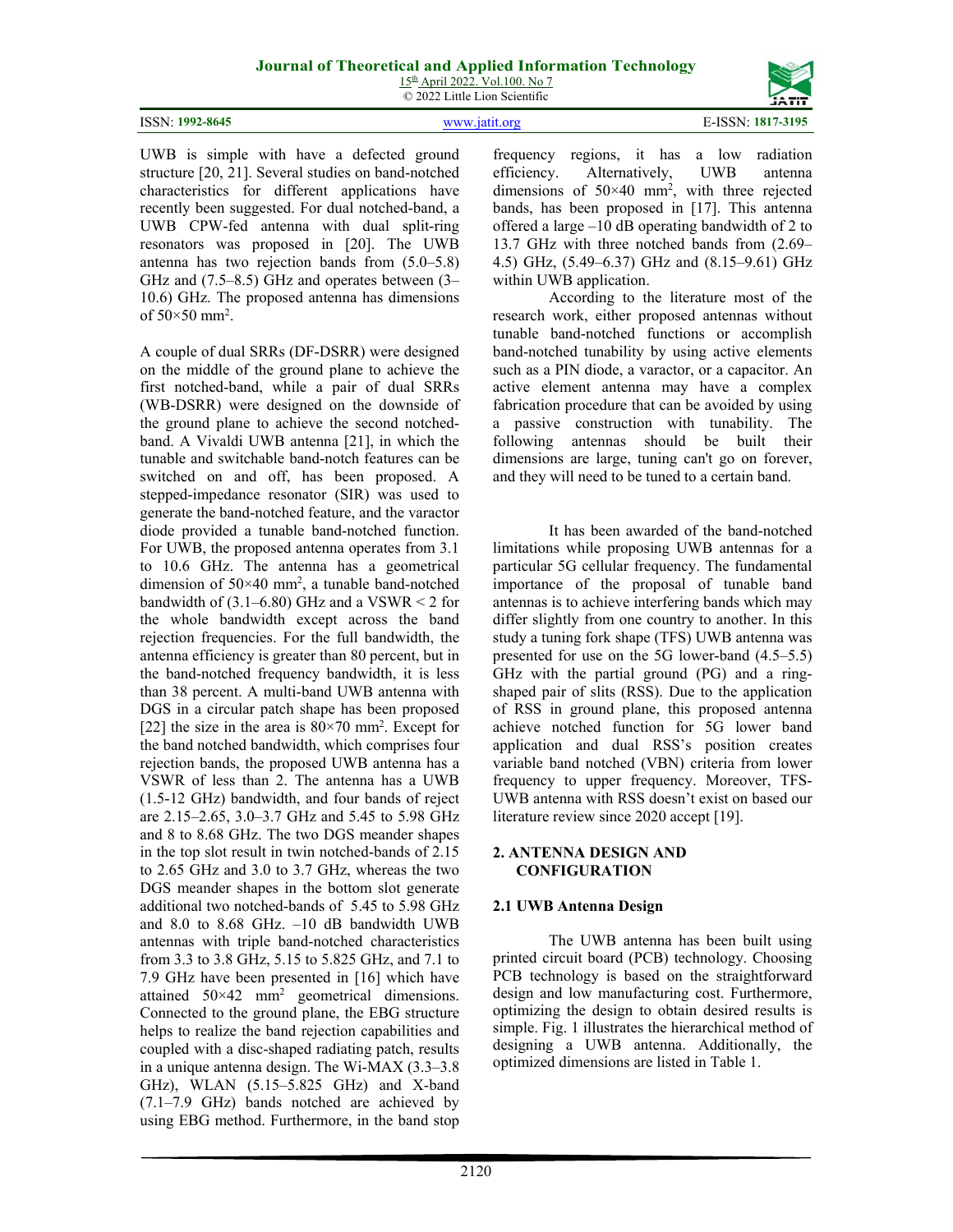15th April 2022. Vol.100. No 7 © 2022 Little Lion Scientific



ISSN: **1992-8645** www.jatit.org E-ISSN: **1817-3195**



*Fig 1. Antenna's Layout (A) TFS (B) PG-TFS [19]*

| Table 1 Dimensions Of The UWB Antenna [19] |  |  |
|--------------------------------------------|--|--|
|                                            |  |  |

| Parameter   Lg |    |  |  |  | $\alpha$ 1 |
|----------------|----|--|--|--|------------|
| Value<br>(mm)  | 2A |  |  |  |            |

 In the first step, a TFS rectangle patch antenna [17, 20, 25] has been developed and implemented on FR-4 substrate with height,  $h =$ 1.6 mm, relative permittivity,  $\varepsilon_r = 4.4$ , loss tangent,  $\delta = 0.025$ , and trace thickness, t = 0.035 mm. In CST MWS 2020, the antenna has been designed and simulated, and it has a narrow bandwidth. As a result of using the partial ground approach, the bandwidth has been enhanced. Therefore, a PG-TFS UWB antenna has been proposed in this work. The desired PG-TFS has an 8.05 GHz (2.95–11) GHz bandwidth of −10 dB. The simulated return loss illustrated in Fig. 2. As can be observed in Fig. 2, TFS has a quite narrow bandwidth, while the PG-TFS has wide bandwidth has been achieved by applying the partial ground plane method.



#### **2.2 VBN-UWB ANTENNA**

 A suggested variable band notched (VBN-UWB) antenna is an ultra-wideband tuning fork antenna with two symmetric RSS, with the tuning fork placed above radiating patch on the ground plane. (4.5–5.5) GHz has been identified as the frequency range for anticipated 5G usage in Asia countries. The suggested antenna's geometry is depicted in Fig. 3 and equivalent circuit shown in Fig. 4. The suggested antenna has been constructed and simulated in CST MWS. On the other hand, a single RSS doesn't provide the band notched function for 5G lower band application. Therefore, dual RSS placed on the ground plane and provide the band stop function within UWB bandwidth. In order to attain the required results reported of Table 2, few parameters in CST were optimized. An equivalent circuit of VBN-UWB antenna can be approximated as shown in Fig. 4. It is possible to build an effective equivalent circuit model of a microstrip patch antenna by employing a parallel RLC circuit. In order to represent the higher-order resonances of a rectangular microstrip patch antenna, an equivalent circuit model is devised. Patch antennas work at high frequencies, with the electrical circuit that is represented by the combined resistance R, capacitance C and inductance L.

Where, patch's resistance Rp, inductance Lp, capacitance Cp and ground's resistance Rg, inductance Lg, capacitance Cg. The RSS's inductance represents as Lg1 and Lg2. Due to the inductance (Lg1 & Lg2) creates the band notched function. The model is based on the transmission line model and may include additional modes if desired.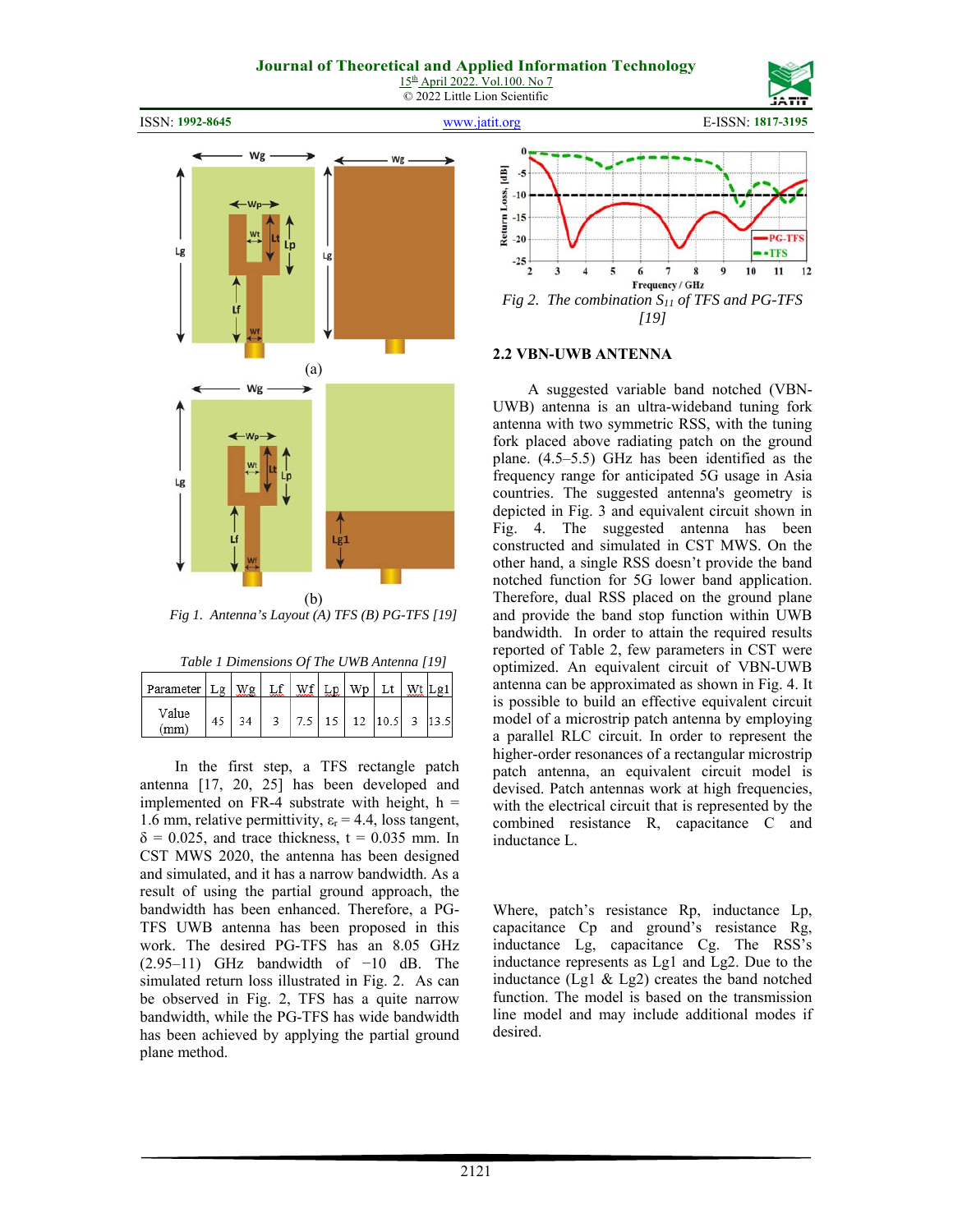15th April 2022. Vol.100. No 7 © 2022 Little Lion Scientific

ISSN: **1992-8645** www.jatit.org E-ISSN: **1817-3195**





*Fig 3. Antenna geometry of the proposed VBN– UWB [19]* 

| ٠ | ≸Rp | ≹ |  | ÷cp 羹购 wsu |  |  |  |
|---|-----|---|--|------------|--|--|--|
|---|-----|---|--|------------|--|--|--|

*Fig 4. Rf Equivalent Circuit Of Vbn-Uwb* 

*Table 2 Dimensions Of The VBN–UWB Antenna [19]*

| Variable   | Wp |      | $\overline{\text{ws}}$ Ls $\overline{\text{Lf}}$ |    | Wt  |  |
|------------|----|------|--------------------------------------------------|----|-----|--|
| Value (mm) |    | 16.8 | 34                                               | 45 | 5.9 |  |

 Fig. 5 includes the return loss that has been illustrated the proposed VBN-UWB antenna. From the illustration, it can be deduced that the antenna has generated a notch in the frequency range of 4.5 GHz to 5.5 GHz using RSS. As seen in Fig. 3, the RSS's smaller and bigger radii are r and R respectively. RSS has a smaller radius of 2.2 mm, and a bigger radius of 6.7 mm and Fig. 6 illustrated the parametric study of  $(R & r)$  values.

For both the RSS consider of zero (0) as the center of the antenna, the suitable coordinate positions of the RSS's pairs along the X-axis are  $X1 = +6$ , X2  $=$  – 6, and along the Y-axis, Y = + 2. An antenna notched band has a higher impact on the measurable position of the RSS's, particularly when the position along the Y-axis changes. Actually, this shift in the RSS's position in the Yaxis was the underlying mechanism that produced the changeable band-notched features. Altering the RSS's position have been studied using parametric methods to demonstrate the shifted notched band. The parametric assessment of the  $S_{11}$  of the proposed VBN-UWB has been demonstrate in Fig. 7. The antenna notched band altered as a result of the shift in the RSS's position on the Y-axis, as can be seen in Fig. 7. As the positive Y-axis moved further from its neutral position, the notch-band changed upward in frequency. In order to obtain the notched-band from (4.5–5.5) GHz, the suitable position has been studied. Since the optimum position has been decided upon, the position with the notched band beginning at 4.5 GHz and ending at 5.5 GHz is evaluated. A notched-band antenna's performance was stated in Table 3 to have changed as a result of the adjustments. According to the table, RSS's influence on total bandwidth is small since UWB bandwidth still accounts for a significant amount of the overall bandwidth.

| Values of Y<br>in (mm) | Shifting notched<br>bandwidth (GHz) | UWB bandwidth (GHz) |
|------------------------|-------------------------------------|---------------------|
| $-1$                   | $4.3 - 5.6$                         | $3.1 - 12.32$       |
| 0                      | $4.3 - 5.4$                         | $3.0 - 11.5$        |
| $\mathbf{1}$           | $4.4 - 5.4$                         | $2.9 - 10.9$        |
| 2                      | $4.5 - 5.5$                         | $2.9 - 10.7$        |
| 3                      | $4.6 - 5.7$                         | $2.9 - 10.7$        |
| 4                      | $4.7 - 6$                           | $2.8 - 10.5$        |
| 5                      | $4.7 - 6.5$                         | $2.7 - 10.6$        |
| 6                      | $4.6 - 7$                           | $2.7 - 10.7$        |

*Table 3 Different Y values for notched bandwidth performance [19]* 



*Fig 5. The S11 of proposed VBN-UWB [19]*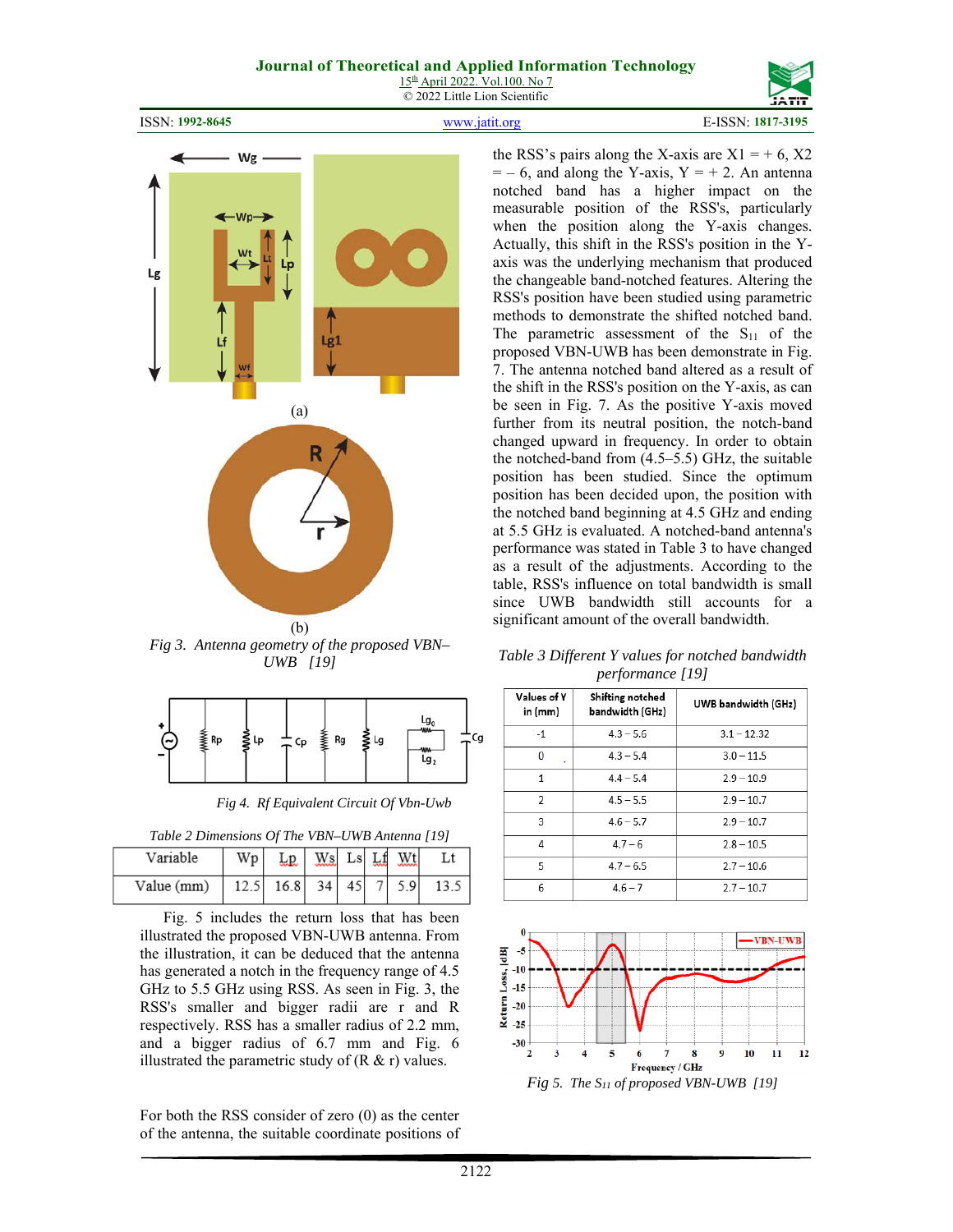15th April 2022. Vol.100. No 7 © 2022 Little Lion Scientific

ISSN: **1992-8645** www.jatit.org E-ISSN: **1817-3195**



*Fig 6. Different Parametric Study Of (R & R) Value Of RSS*



*Fig 7. Parametric Study Of Proposed VBN-UWB [19]*

#### **3. FABRICATION AND TEST RESULTS**

Fig. 8 shows the fabricated UWB, VBN-UWB antenna testing photography. The combination of measured and simulated return loss and VSWR has been depicted in Fig. 9 & 10 respectively for UWB and VBN-UWB antenna. An excellent impedance matching can be observed between the patch and feedline due to the VSWR value for the operating bandwidth of the VBN-UWB antenna which is less than 2. The VSWR value, which measures the difference between the wanted and unwanted entire frequency bandwidth, is higher than 2.0 within the rejected frequency band. In Fig. 12, the distribution of surface current at two frequencies has been shown for the proposed VBN-UWB antenna. It can be seen from Fig. 12(a) that current flows greater in the 5 GHz notch-band midpoint where there is an RSS with more than 120 A/m. According to the current density of the patch at the notched-band frequency, it can be assumed that the band-notched characteristic has been attained with the pair of RSS's on the ground plane. The measured polar pattern of the antenna has been illustrated in Fig. 11. With monopole antennas, the radiation pattern usually matches the h-field of the antenna; hence, the radiation pattern for the proposed antenna is also an omnidirectional pattern. This can be attributed to the fact that except for the notched-band frequency, the radiation patterns are more substantial. The gain increases because the rising amount of surface current at the radiating patch of the VBN-UWB antenna. It has been shown in Fig. 13 that the proposed antenna's gain is equivalent to the

standard gain which is define by IEEE. The suggested UWB antenna has a maximum gain of 5 dBi, and the average gain is 3.5 dBi. In notched band the gain is -1 dBi or less, resulting in a terrible or ineffective performance. The performance claims for the VBN-UWB antenna have been benchmarked in a new study, which is provided in Table 4.

According to the data provided, the antenna has an extremely compact dimension in comparison to the other proposed antennas, and it happens to fall into the 5G cellular frequency band the UWB has a bandwidth of –10 dB and a notch-band characteristic of the lower band. The passive ground plane on the antenna was able to tune precisely to the lower 5G frequencies proposed in ASEAN, which resonant at 5 GHz.



(b) *Fig 8. Testing Of Fabricated Antenna*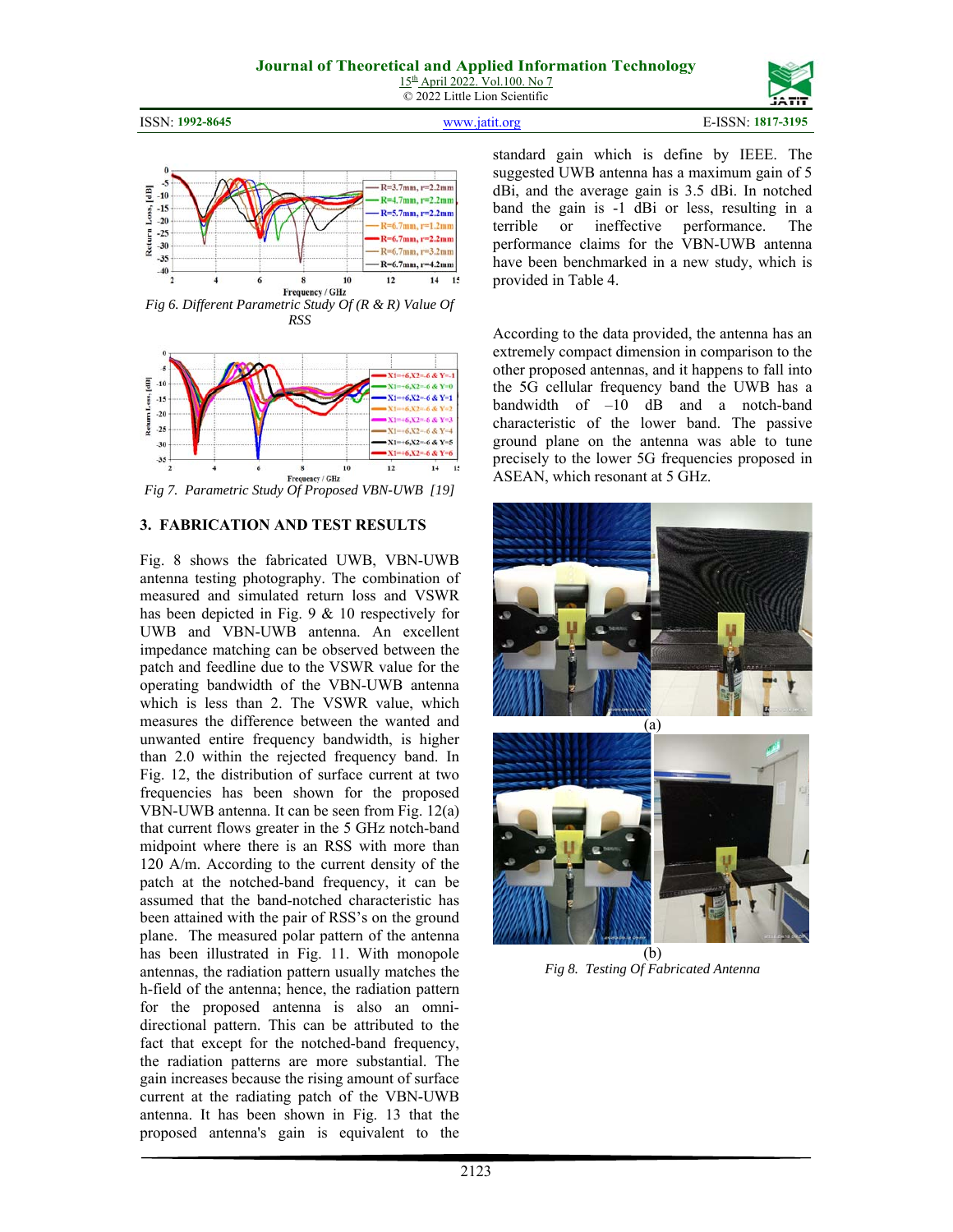



ISSN: **1992-8645** www.jatit.org E-ISSN: **1817-3195**



*Fig 9. Comparison Between Simulated And Measured (A) S11 & (B) Vswr For Pg-Tfs Uwb Antenna* 







(a) at 5 GHz (b) at 6.85 GHz *Fig 11. Measured 2-D Polar Radiation Pattern*



(a) at 5 GHz (b) at 6.85 GHz *Fig 12. Surface Current Distribution [19]*



*Fig 13. Simulated And Measured Gain*

*Table 4. Comparison Of Developed Antenna With Other Recent Work [19]* 

|                    | 11011111111                                      |                    |                                                           |                                |  |  |  |
|--------------------|--------------------------------------------------|--------------------|-----------------------------------------------------------|--------------------------------|--|--|--|
| Ref.               | Dimension<br>$(L \times W)$ ,<br>mm <sup>2</sup> | Bandwidt<br>h(GHz) | Notched-Band<br>Range (GHz)                               | Variable<br>Characteris<br>tic |  |  |  |
| $\lceil 20 \rceil$ | $50 \times 50$                                   | $3 - 10.6$         | $5 - 5.8$<br>$7.5 - 8.5$                                  | N <sub>0</sub>                 |  |  |  |
| $[21]$             | $80 \times 70$                                   | $1.5 - 12$         | $2.15 - 2.65$<br>$3 - 3.7$<br>$5.45 - 5.98$<br>$8 - 8.68$ | No                             |  |  |  |
| $[22]$             | $50 \times 40$                                   | $3.1 - 10.6$       | $3.1 - 6.8$                                               | Yes                            |  |  |  |
| $[23]$             | $50 \times 42$                                   | $3.1 - 10.6$       | $3.3 - 3.8$<br>$5.15 - 5.825$<br>$7.1 - 7.9$              | N <sub>o</sub>                 |  |  |  |
| [24]               | $50 \times 40$                                   | $2 - 13.7$         | $2.69 - 4.5$<br>$5.49 - 6.37$<br>$8.15 - 9.61$            | No                             |  |  |  |
| <b>This Work</b>   | $45 \times 34$                                   | $2.9 - 10.7$       | $4.5 - 5.5$                                               | Yes                            |  |  |  |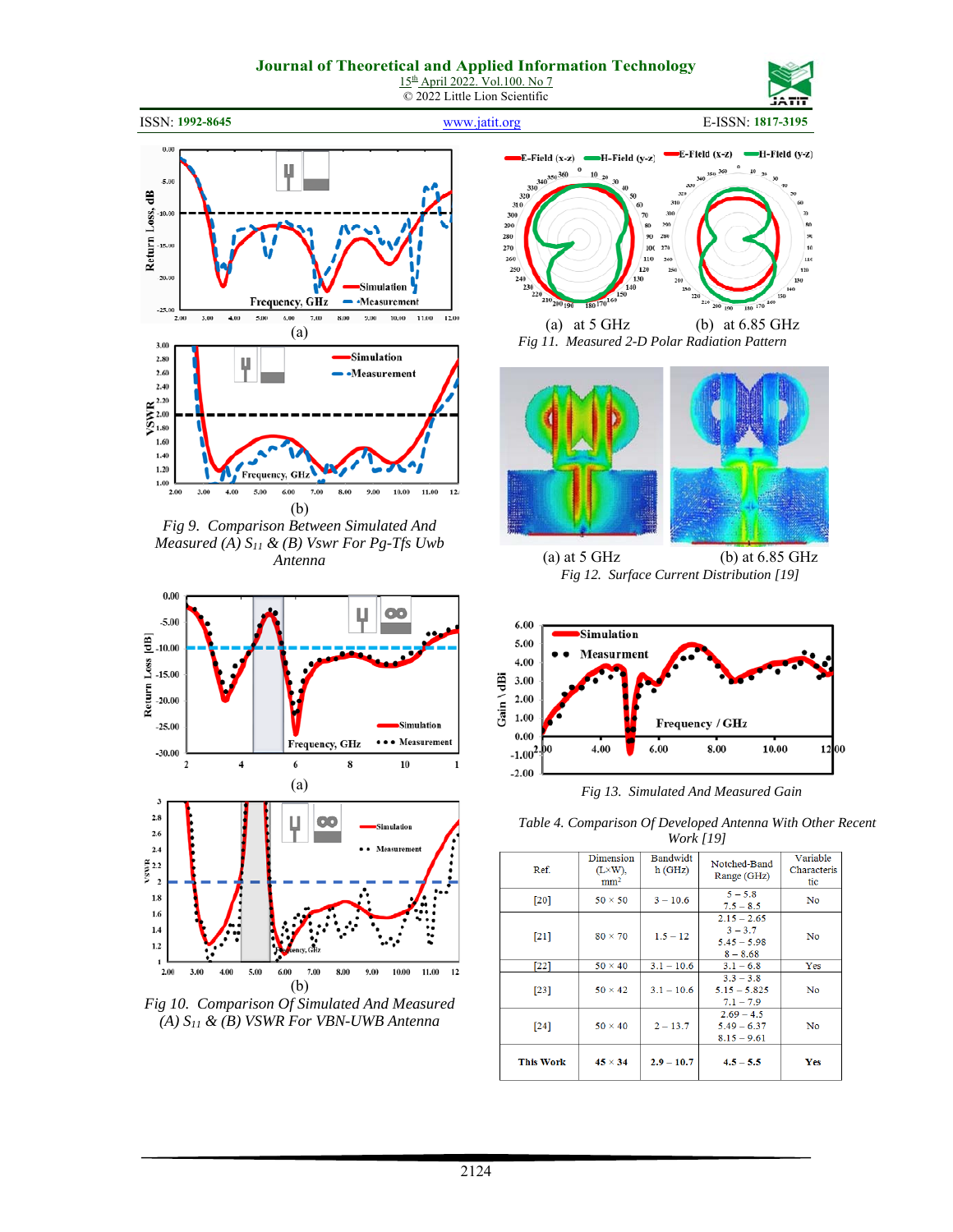© 2022 Little Lion Scientific

ISSN: **1992-8645** www.jatit.org E-ISSN: **1817-3195**



# **4. CONCLUSION**

The design, simulations, fabrication, and validation test have successfully demonstrated the viability of a compact UWB antenna with bandnotched features. The UWB antenna has a tuning fork shape and a basic PG plane on a FR-4 substrate. Another notable finding is that the notched bandwidth is shifting from (4.3–5.6) GHz to (4.7–6.5) GHz, while the RSS location on the vertical axis are changed. The proposed antenna can be easily designed with adjustable band notches therefore it is capable to model and design any interfering bands. This antenna has an excellent performance on UWB frequencies, with the potential of rejecting 5G lower band frequencies. The designed antenna is fabricated and tested in an anechoic chamber. The measured variations of return losses, VSWR, and gain with frequencies and poor radiation patterns are found good agreement with simulation results and all are within an acceptable range. With a smaller size of 45 mm  $\times$  34 mm, the proposed antenna is a suitable candidate for UWB applications with notched 5G lower bands.

### **ACKNOWLEDGEMENT**

The authors would like to thank Dr. A.K.M. Zakir Hossain, RF and Microwave Lab at Universiti Teknikal Melaka (UTeM), Malaysia for the antenna testing facilities.

# **REFERENCES**

- [1] F. C. Commission, "First Report and Order in The Matter of Revision of Part 15 of the Commission's Rules Regarding Ultra-Wideband Transmission Systems," ET-Docket/RM 98-153, DA/FCC 02-48, 2002, https://www.fcc.gov/document/revision-part-15-commissions-rules-regarding-ultrawideband-7, Accessed: Jan. 27, 221.
- [2] S. Bhunia, D. Sarkar, S. Biswas, P. P. Sarkar, B. Gupta, and K. Yasumoto, "Reduced size small dual and multi-frequency microstrip antennas," Microwave and Optical Technology Letters, vol. 50, no. 4, pp. 961– 965, 2008.
- [3] L. Guo, S. Wang, X. Chen, and C. G. Parini, "Study of compact antenna for UWB applications," Electronics Letters, vol. 46, no. 2, pp. 115–116, Jan. 2010.
- [4] K. G. Thomas and M. Sreenivasan, "Compact CPW-fed dual-band antenna," Electronics Letters, vol. 46, no. 1, pp. 13–14, Jan. 2010.
- [5] M. M. Hasan Mahfuz, M. Rafiqul Islam, M. H. Habaebi, N. Sakib, N. A. Malek, and A. K. M. Zakir Hossain, "Design of UWB Patch Antenna with 5G Lower Band Notch Characteristics Using Ring Shape Resonator," in 2021 8th International Conference on Computer and Communication Engineering (ICCCE), , Kuala Lumpur, Malaysia, Jun. 2021, pp. 173–177.
- [6] D. Peroulis, K. Sarabandi, and L. P. B. Katehi, "Design of reconfigurable slot antennas," IEEE Transactions on Antennas and Propagation, vol. 53, no. 2, pp. 645–654, Feb. 2005.
- [7] M. M. H. Mahfuz, M. R. Islam, N. A. Malek, Md. S. Islam, and G. M. Asadullah, "Design of dual band notched ultra wideband microstrip patch antenna for 5G lower bands application," AIP Conference Proceedings, vol. 2306, no. 1, p. 020009, Dec. 2020.
- [8] "A roadmap for C-band (3.3-3.8 GHz) in ASEAN on 15 Aug, 2019," Spectrum, Dec. 26, 2019. https://www.gsma.com/spectrum/resources/rel easing-cband-asean/.
- [9] "Final report by 5G task force in Malaysia, submitted to MCMC, Cyberjaya, Malaysia on 15 Oct, 2019," Dec. 26, 2019 https://www.mcmc.gov.my/skmmgovmy/medi a/General/pdf/The-National-5G-Task-Force-Report.pdf.
- [10] M. A. Salamin, W. A. E. Ali, S. Das, and A. Zugari, "Design and investigation of a multifunctional antenna with variable wideband/notched UWB behavior for WLAN/X-band/UWB and Ku-band applications," AEU - International Journal of Electronics and Communications, vol. 111, p. 152895, Nov. 2019.
- [11] M. A. Trimukhe and B. G. Hogade, "Compact UWB Antenna with Tunable Band-Notch Characteristics Using Varactor Diode," Progress in Electromagnetics Research, vol. 97, pp. 15–28, 2019.
- [12] I. Elfergani, J. Rodriguez, I. Otung, W. Mshwat, and R. Abd-Alhameed, "Slotted Printed Monopole UWB Antennas with Tunable Rejection Bands for WLAN/WiMAX and X-Band Coexistence," RADIOENGINEERING, vol. 27, no. 3, pp. 694–702, Sep. 2018.
- [13] R. Gurjar, D. K. Upadhayay, B. K. Kanaujia and A. Kumar, "A compact modified